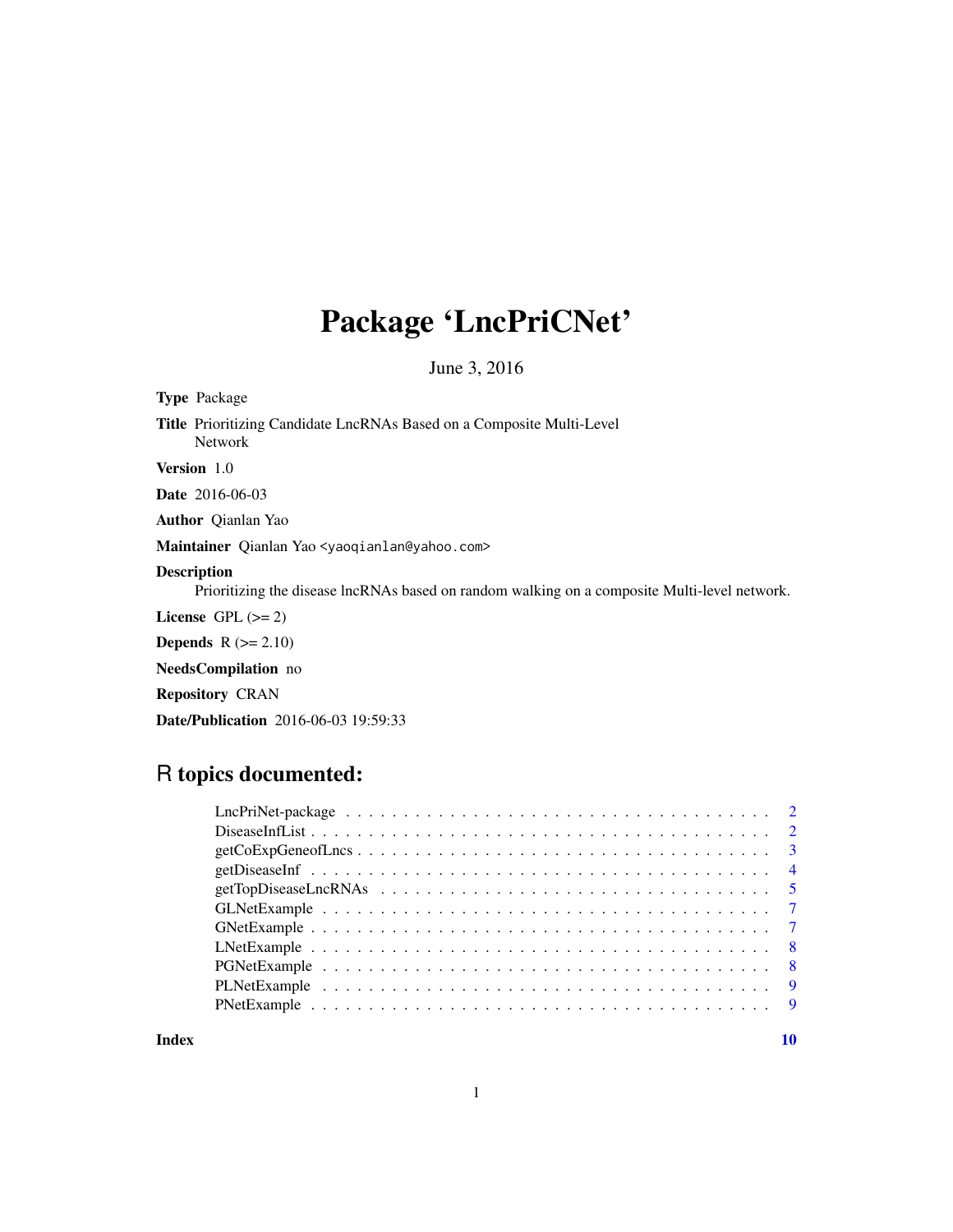<span id="page-1-0"></span>LncPriNet-package *Description of LncPriNet Package*

#### Description

A R platform to prioritize candidate disease lncRNAs by LncPriNet method which extend random walk analysis on multi-omics network.

#### Introduction

The main goal of LncPriNet is to prioritize candidate disease lncRNAs by LncPriNet method.

#### Author(s)

Qianlan Yao <yaoqianlan@yahoo.com>

<span id="page-1-1"></span>DiseaseInfList *All Known Disease Information.*

#### Description

A dataframe contains known disease information, including disease phenotype, disease genes and disease lncRNAs.

#### Usage

data("DiseaseInfList")

#### Format

A data frame with 53 observations on the following 6 variables.

OMIMId a numeric vector

DLncs known disease lncRNAs

DGenes known disease genes

DGenNum a numeric vector

DLncNum a numeric vector

OMIMName disease phenotype name

```
data(DiseaseInfList)
head(DiseaseInfList)
## maybe str(DiseaseInfList) ;
```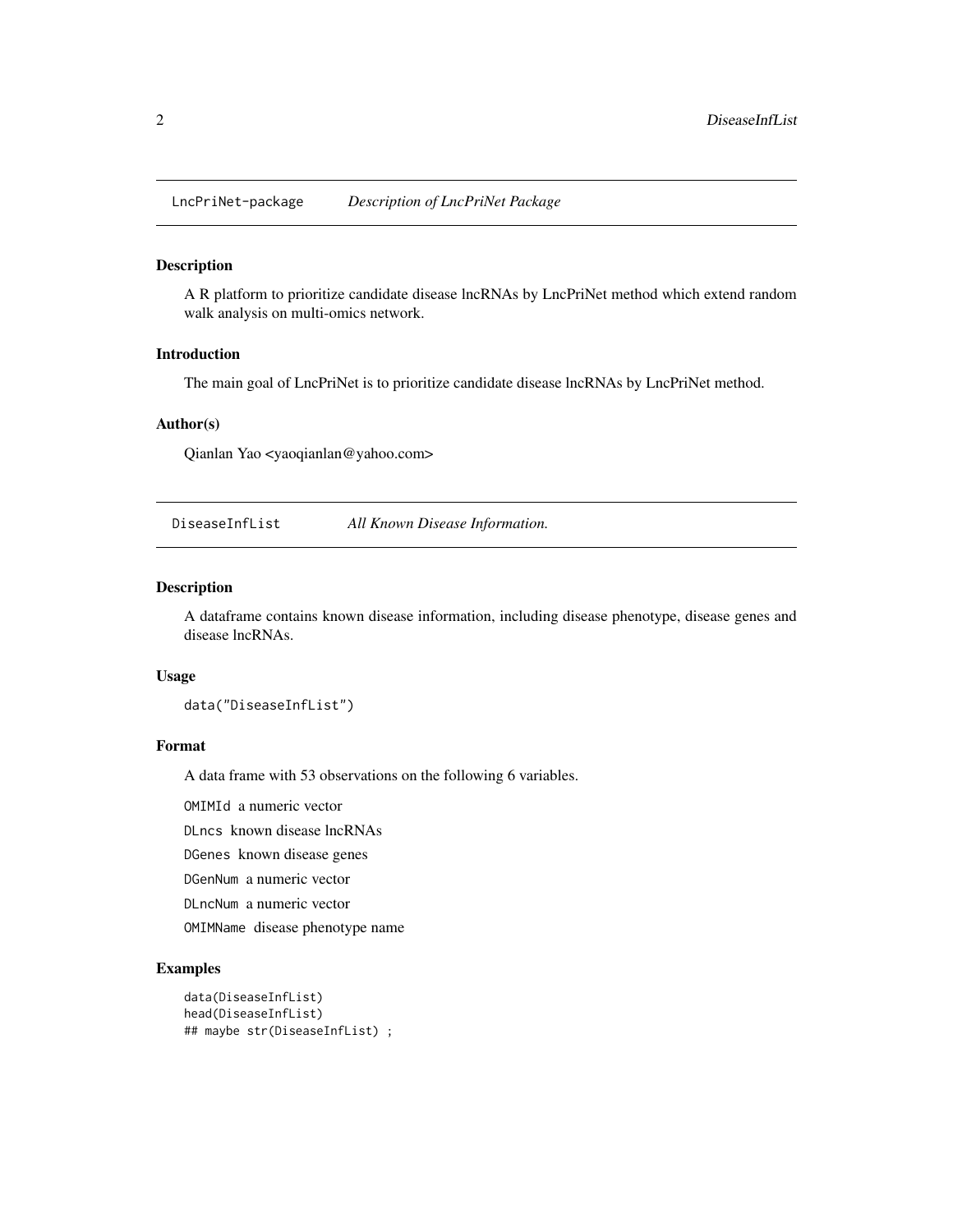<span id="page-2-1"></span><span id="page-2-0"></span>getCoExpGeneofLncs *Get Co-expressed Genes of LncRNAs*

# Description

Get co-expressed genes of one or some lncRNAs based on the multi-omics network.

# Usage

```
getCoExpGeneofLncs(lncRNAs, GLNet, scoreCutoff = 0.6)
```
# Arguments

| lncRNAs     | A character or a character vector. The names of lncRNAs.                                                                                                                                        |
|-------------|-------------------------------------------------------------------------------------------------------------------------------------------------------------------------------------------------|
| GLNet       | An adjacency matrix of the gene-lncRNA network with colnames representing<br>lncRNAs and rownames representing genes. The value represents co-expression<br>relation and it ranges from 0 to 1. |
| scoreCutoff | A numeric donotes if the co-expression scores between genes and lncRNAs<br>above this value, the genes would be retained. A value ranges from 0 to 1.<br>The default value is 0.6.              |

# Value

A vector of gene names.

#### Author(s)

Qianlan Yao <yaoqianlan@yahoo.com>

# See Also

[getTopDiseaseLncRNAs](#page-4-1)

# Examples

```
## Not run:
############# getCoExpGeneofLncs ################
##breast cancer
data("GLNetExample")
diseaseInf<-getDiseaseInf("114480")
lncRNA<-diseaseInf$LncRNAs[1]
genes<-getCoExpGeneofLncs(lncRNA, GLNet=GLNetExample, scoreCutoff = 0.6)
print(genes[1:5])
```
## End(Not run)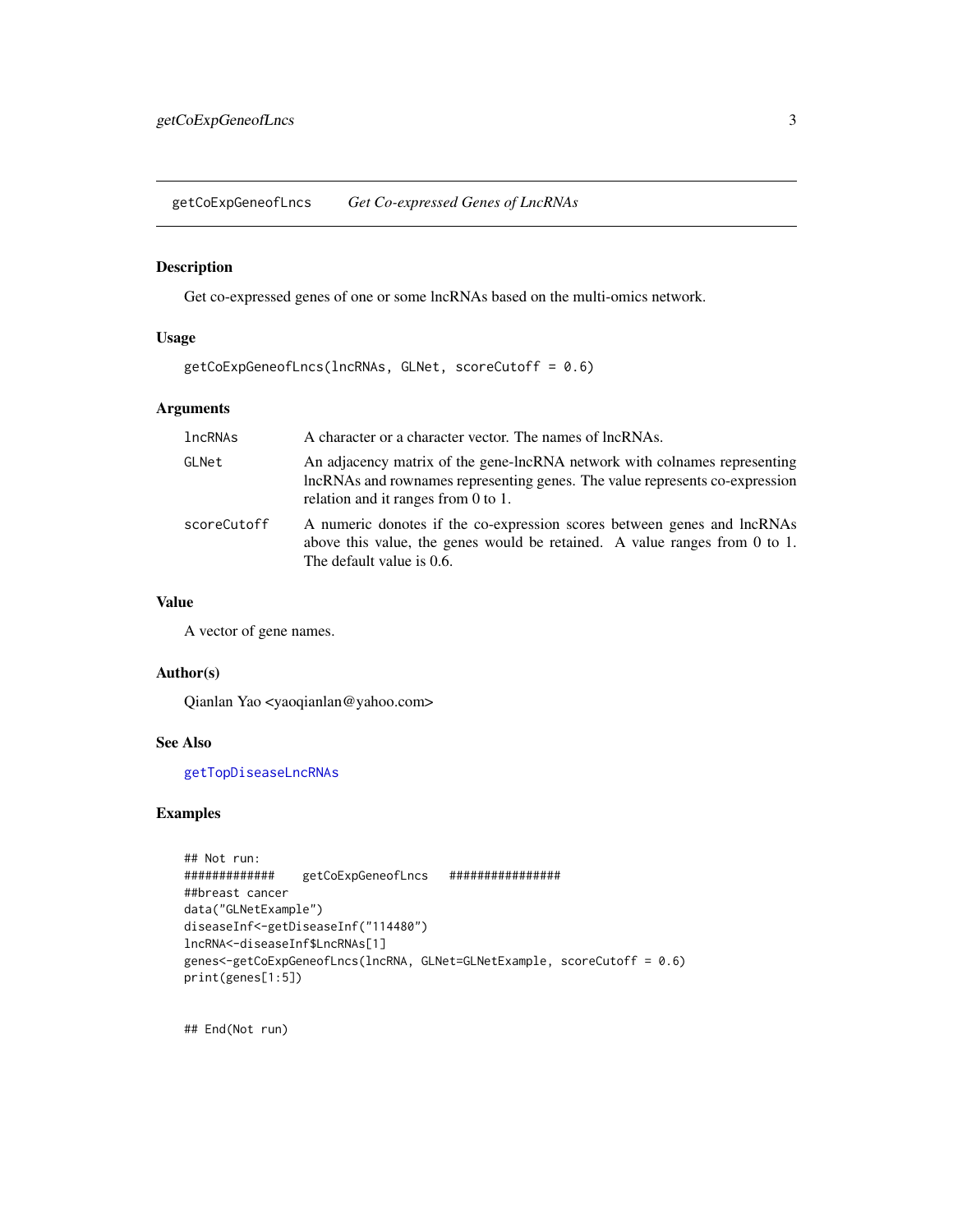<span id="page-3-1"></span><span id="page-3-0"></span>

# Description

Get all disease information provided by LncPriCNet package by OMIMID. This function will provide you known disease genes and lncRNAs corresponding phenotype.

#### Usage

getDiseaseInf(OMIMID)

# Arguments

OMIMID A character. OMIM ID of one disease or phenotype.

# Value

A list.

# Author(s)

Qianlan Yao <yaoqianlan@yahoo.com>

# See Also

[DiseaseInfList](#page-1-1)

# Examples

```
## Not run:
############# Get disease information ################
##breast cancer
diseaseInf<-getDiseaseInf("114480")
diseaseInf
##
data(DiseaseInfList)
head(DiseaseInfList)
```
## End(Not run)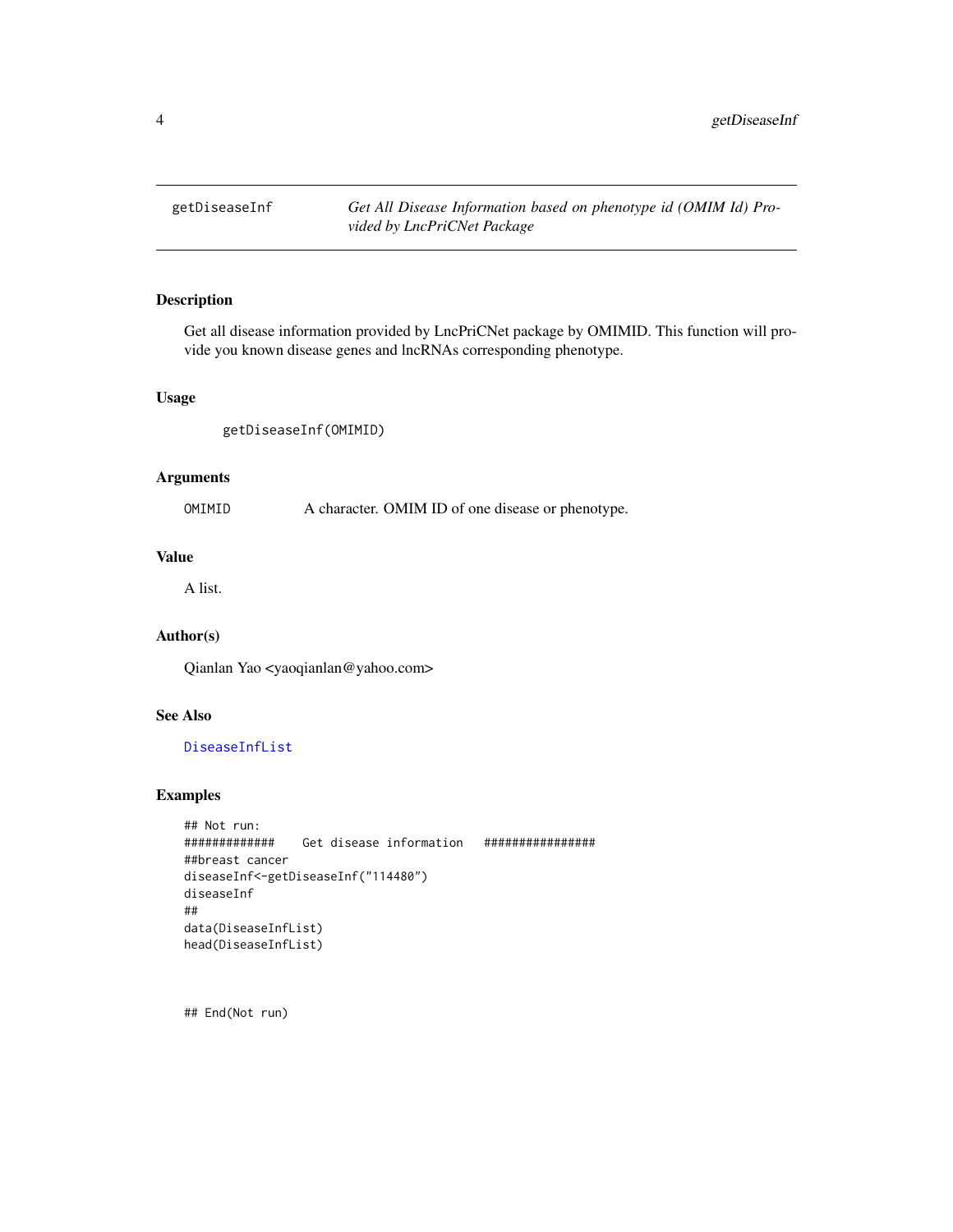<span id="page-4-1"></span><span id="page-4-0"></span>getTopDiseaseLncRNAs *Get the Disease Risk LncRNAs*

# Description

prioritize the disease candidate lncRNAs by integrated multi-omics information.

# Usage

```
getTopDiseaseLncRNAs(pheSeed = NULL, genSeed = NULL, lncSeed = NULL,
candidates = NULL, showTop = 30, gamma = 0.7, x = 1/3, y = 1/3,
a = 1/3, b = 1/3, GNet, PNet, LNet, GLNet, PGNet, PLNet)
```
# Arguments

| pheSeed    | A character vector, represents the disease users want to study. Users should<br>input diseaseName.                                                        |
|------------|-----------------------------------------------------------------------------------------------------------------------------------------------------------|
| genSeed    | A character vector, The gene seeds are the known disease genes of correspond-<br>ing phenotype. Users should input a gene seed vector.                    |
| lncSeed    | A character vector, The lncRNA seeds are the known disease lncRNAs of cor-<br>responding phenotype. Users should input a lncRNA seed vector.              |
| candidates | A character vector. Users should input lncRNA candidates, a lncRNA seed vec-<br>tor.                                                                      |
| showTop    | An integer. The number of top ranked candidate lncRNAs users want to show.                                                                                |
| gamma      | Restart probability in RWR method. A value ranges from 0 to 1. The default<br>value is 0.7.                                                               |
| X          | Jumping probability between gene network and phenotype network. A value<br>ranges from 0 to 1. The default value is 1/3.                                  |
| у          | Jumping probability between gene network and lncRNA network. A value<br>ranges from 0 to 1. The default value is 1/3.                                     |
| a          | a denote the importance of the gene network. A value ranges from 0 to 1. The<br>default value is 1/3.                                                     |
| b          | b denote the importance of the phenotype network. A value ranges from 0 to 1.<br>The default value is 1/3.                                                |
| GNet       | An adjacency matrix of the gene network with colnames and rownames repre-<br>senting genes. The value in it ranges from 0 to 1.                           |
| PNet       | An adjacency matrix of the phenotype network with colnames and rownames<br>representing phenotypes. The value in it ranges from 0 to 1.                   |
| LNet       | An adjacency matrix of the lncRNA network with colnames and rownames rep-<br>resenting lncRNAs. The value in it ranges from 0 to 1.                       |
| GLNet      | An adjacency matrix of the gene-lncRNA network with colnames representing<br>lncRNAs and rownames representing genes. The value in it ranges from 0 to 1. |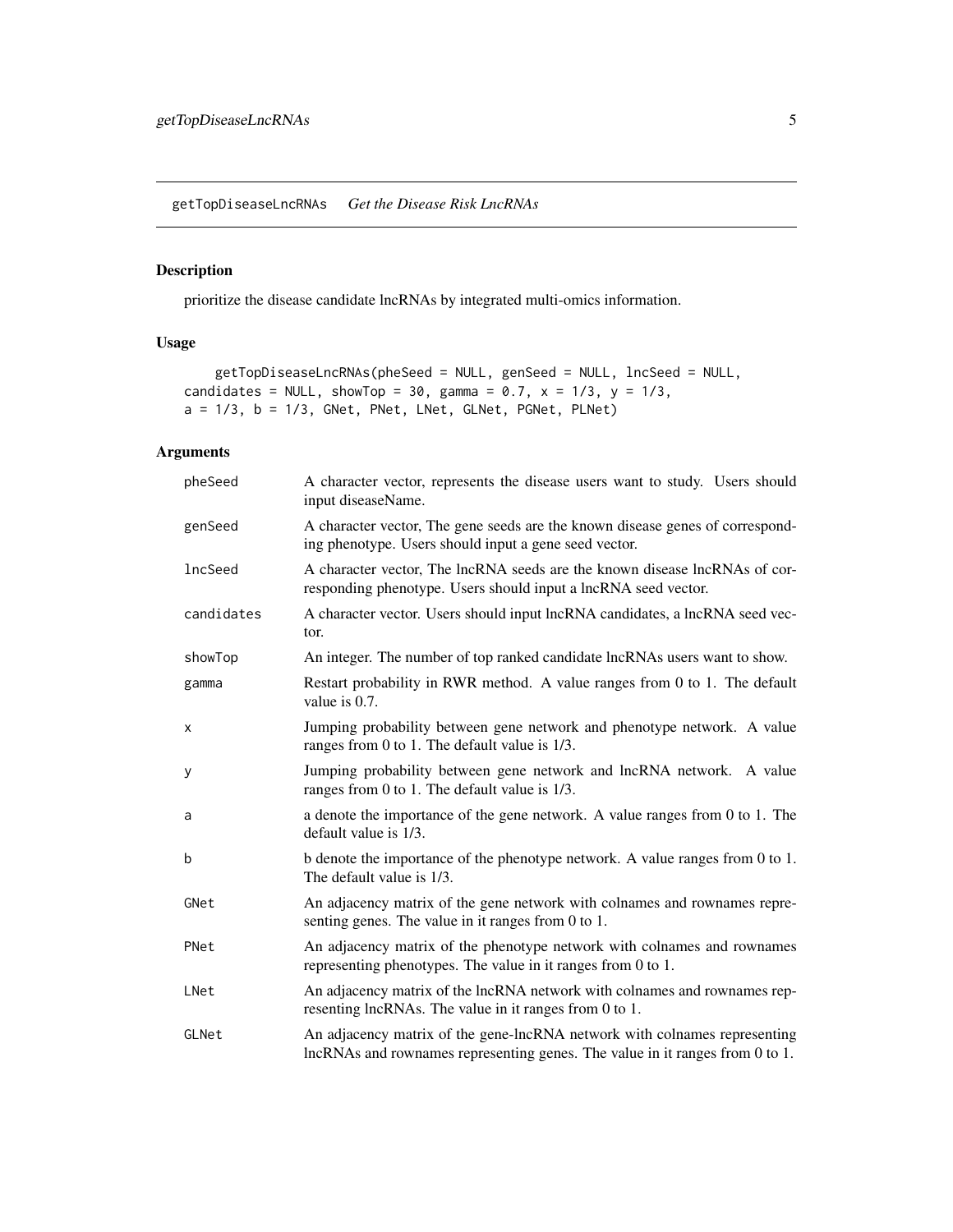<span id="page-5-0"></span>

| PGNet | An adjacency matrix of the phenotype-gene network with colnames representing<br>genes and rownames representing phenotypes. The value in it ranges from 0 to                  |
|-------|-------------------------------------------------------------------------------------------------------------------------------------------------------------------------------|
| PLNet | An adjacency matrix of the phenotype-lncRNA network with colnames repre-<br>senting lncRNAs and rownames representing phenotypes. The value in it ranges<br>from $0$ to $1$ . |

# **Details**

The function getTopDiseaseLncRNAs could get the top ranked candidate lncRNAs by prioritization of the disease candidate lncRNAs using known disease seed nodes to perform random walk on multi-omics network. Note: If users want to use seeds we provided, pheSeed, genSeed and lncSeed can be obtained by getDiseaseInf.

#### Value

A dataframe.

# Author(s)

Qianlan Yao <yaoqianlan@yahoo.com>

#### See Also

[DiseaseInfList](#page-1-1), [getCoExpGeneofLncs](#page-2-1), [getDiseaseInf](#page-3-1).

```
## Not run:<br>#############
                 ############# Prioritize candidate lncRNAs ################
## Here we use six fake matrix(networks).
data("GNetExample")
data("GLNetExample")
data("PNetExample")
data("LNetExample")
data("PGNetExample")
data("PLNetExample")
## Get three types seeds from DiseaseInfList we provided.
diseaseName<-"BREAST CANCER" ;
data("DiseaseInfList")
loci<-match(diseaseName,DiseaseInfList[["OMIMName"]]);
pheSeedExample<-DiseaseInfList[loci,"OMIMId"];
genSeedExample<-unlist(strsplit(as.character(DiseaseInfList[loci,"DGenes"]),";"));
lncSeedExample<-unlist(strsplit(as.character(DiseaseInfList[loci,"DLncs"]),";"));
PNodes<-colnames(PNetExample) ;
GNodes<-colnames(GNetExample);
LNodes<-colnames(LNetExample);
pheSeedResult<-pheSeedExample;
genSeedResult<-genSeedExample;
```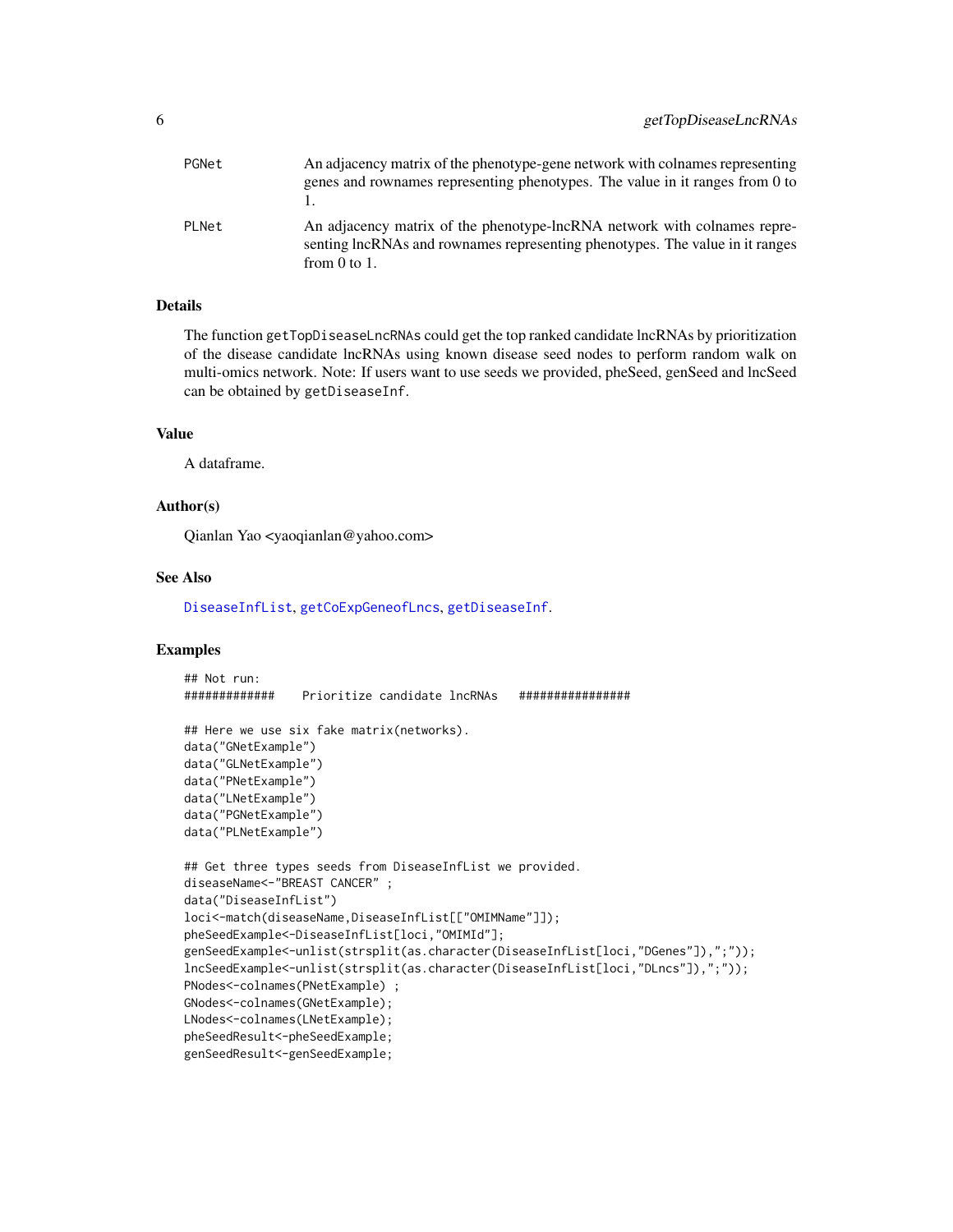# <span id="page-6-0"></span>GLNetExample 7

```
lncSeedResult<-lncSeedExample;
## Get candidates.
candidateResult<-setdiff(LNodes,lncSeedResult);
##Run getTopDiseaseLncRNAs
example<-getTopDiseaseLncRNAs(pheSeed=pheSeedResult,genSeed=genSeedResult,lncSeed=lncSeedResult,
     candidates=candidateResult,showTop=30,GNet=GNetExample,PNet=PNetExample,LNet=LNetExample,
  GLNet=GLNetExample,PGNet=PGNetExample,PLNet=PLNetExample);
head(example)
```
## End(Not run)

GLNetExample *An Example of Gene-LncRNA Network.*

#### Description

An adjaency matrix of gene-lncRNA network. An Example of gene-lncRNA Network, which would be used to construct multi-omics composite network.

#### Usage

data("GLNetExample")

# Examples

```
data(GLNetExample)
## maybe str(GLNetExample) ;
```
GNetExample *An Example of Gene Network.*

#### Description

An adjaency matrix of gene network. An Example of gene Network, which would be used to construct multi-omics composite network.

#### Usage

data("GNetExample")

```
data(GNetExample)
## maybe str(GNetExample) ;
```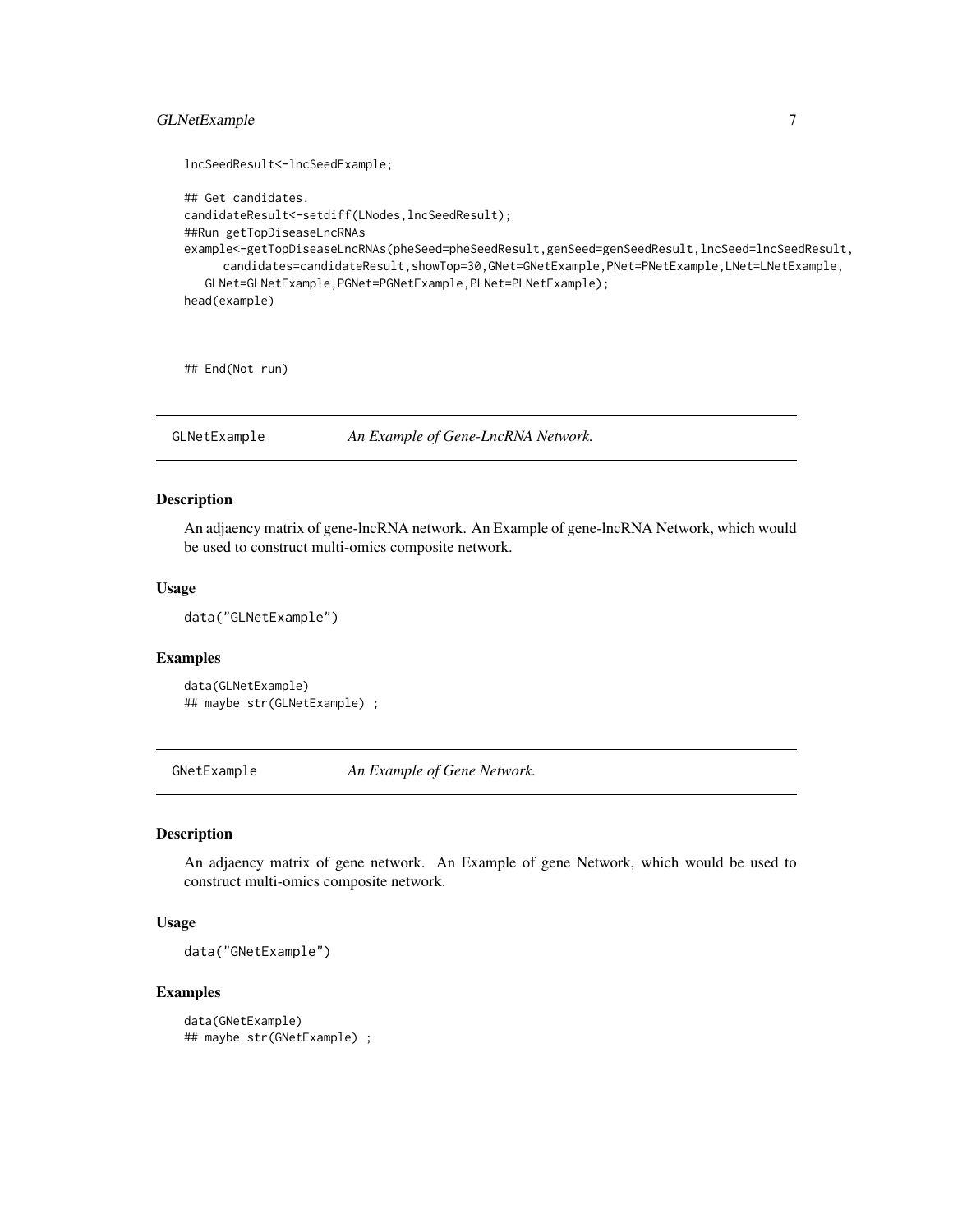<span id="page-7-0"></span>

# Description

An adjaency matrix of lncRNA network. An Example of lncRNA Network, which would be used to construct multi-omics composite network.

# Usage

data("LNetExample")

# Examples

```
data(LNetExample)
## maybe str(LNetExample) ;
```
PGNetExample *An Example of Phenotype-gene Network.*

# Description

An adjaency matrix of phenotype-gene network. An Example of Phenotype-gene Network, which would be used to construct multi-omics composite network.

## Usage

data("PGNetExample")

```
data(PGNetExample)
## maybe str(PGNetExample) ;
```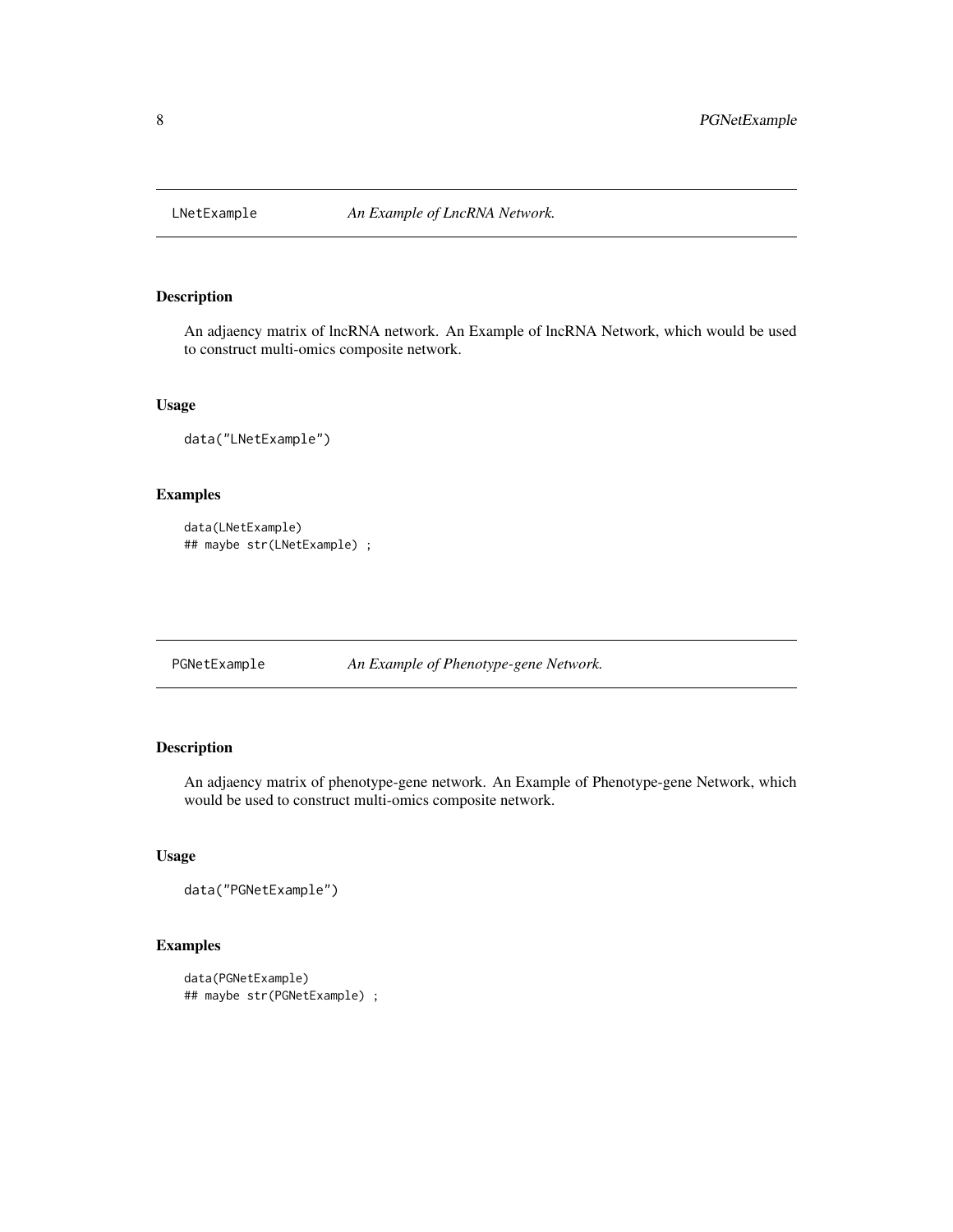<span id="page-8-0"></span>

# Description

An adjaency matrix of phenotype-lncRNA network. An Example of Phenotype-lncRNA Network, which would be used to construct multi-omics composite network.

#### Usage

```
data("PLNetExample")
```
# Examples

```
data(PLNetExample)
## maybe str(PLNetExample) ;
```
PNetExample *An Example of Phenotype Network.*

#### Description

An adjaency matrix of phenotype network. An Example of Phenotype Network, which would be used to construct multi-omics composite network.

#### Usage

data("PNetExample")

```
data(PNetExample)
## maybe str(PNetExample) ;
```